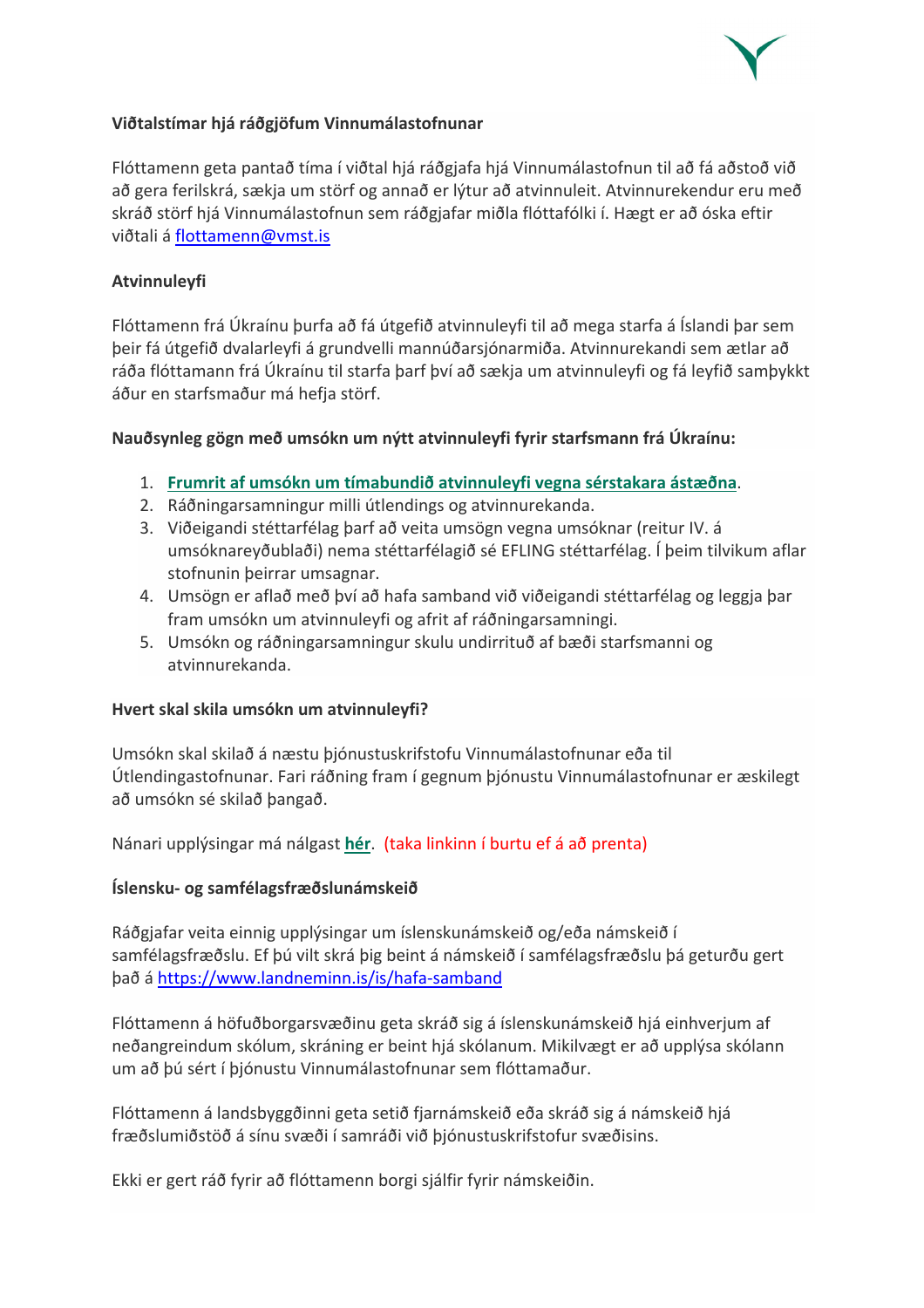**Múltíkúltí** Barónsstígur 3, 101 Reykjavík

https://www.multimal.org

**RETOR** Hlíðasmári 8, 201 Kópavogur

https://retor.is

**THE TIN CAN FACTORY** Borgartún 1, 105 Reykjavík

https://thetincanfactory.eu/index.html

**MÍMIR** Höfðabakka 9, 110 Reykjavík

https://www.mimir.is

# **Interview appointments with the Directorate of Labour's consultants**

Refugees can make an appointment for an interview with a consultant at the Directorate of Labor to get help with making a CV, applying for a job and other things related to the job search. Employers have registered jobs with the Directorate of Labor in which counselors mediate to refugees. You can request an interview at flottamenn@vmst.is

### **Work permits**

Refugees from Ukraine need to be issued a work permit to be allowed to work in Iceland, as they are issued a residence permit on humanitarian grounds. An employer who intends to employ a refugee from Ukraine must therefore apply for a work permit and have the permit approved before an employee can start work.

# **Necessary documents with the application for a new work permit for an employee from Ukraine:**

- 1. **Original copy of the application** for a temporary work permit regarding special circumstances.
- 2. A contract of employment between the employee and employer.
- 3. The opinion of the relevant labour union should be obtained **before** it is submitted (section IV.on the application form) unless the labour union in question is Efling labour union. The DoL obtains reviews from Efling labour union directly.